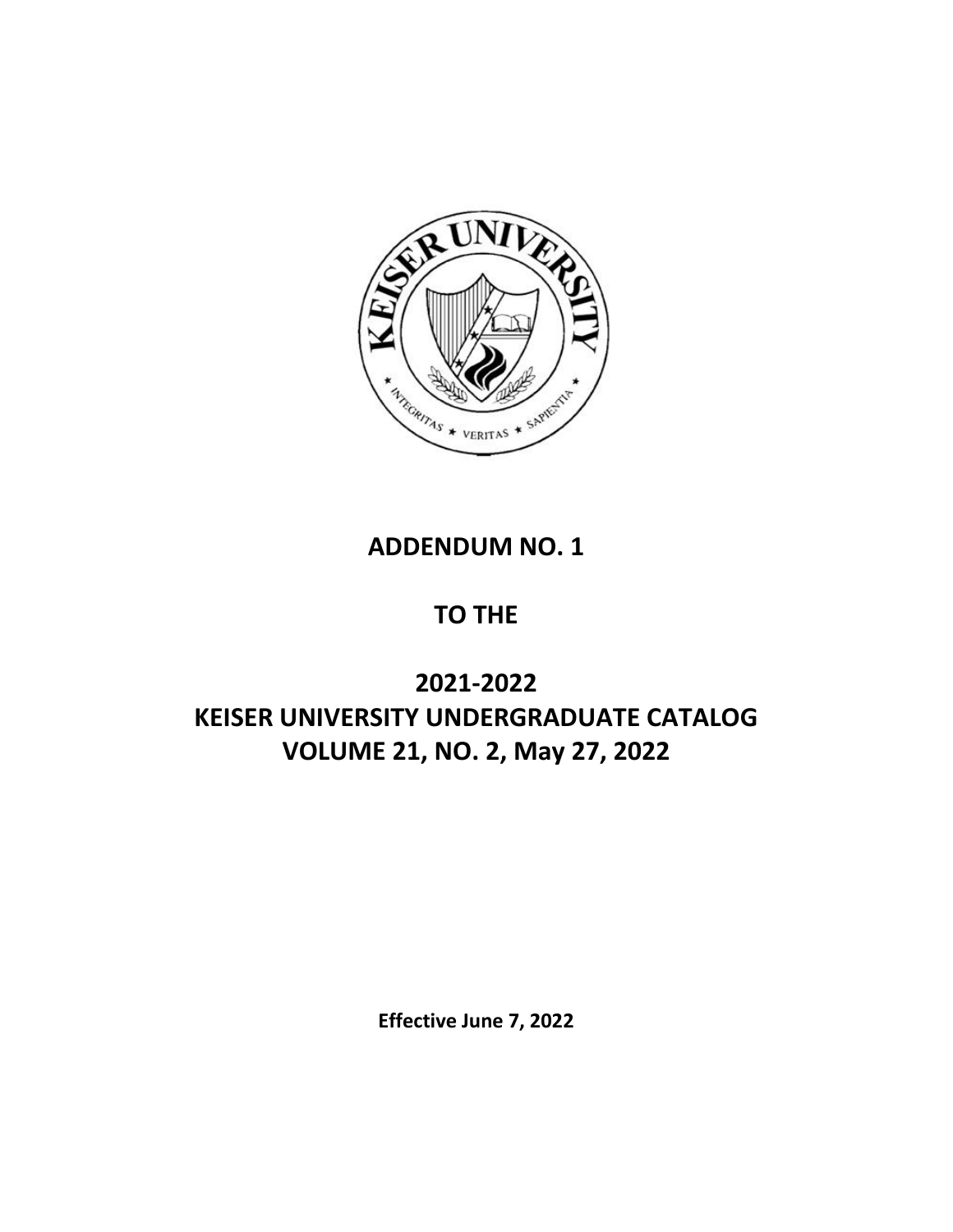#### **KEISER UNIVERSITY UNDERGRADUATE CATALOG ADDENDUM**

**Keiser University continually reviews, improves and updates its programs, courses and curricula. It is incumbent on the University to reflect these revisions in its publications. The following** *Addendum No. 1* **represents additions, changes and deletions to the** *2021-2022 Keiser University Undergraduate Catalog***, Volume 21, No. 2, and is effective June 7, 2022.** 

## **Contents** [Page 671, Flagship Campus Term Calendars............................................................................](#page-2-0) 3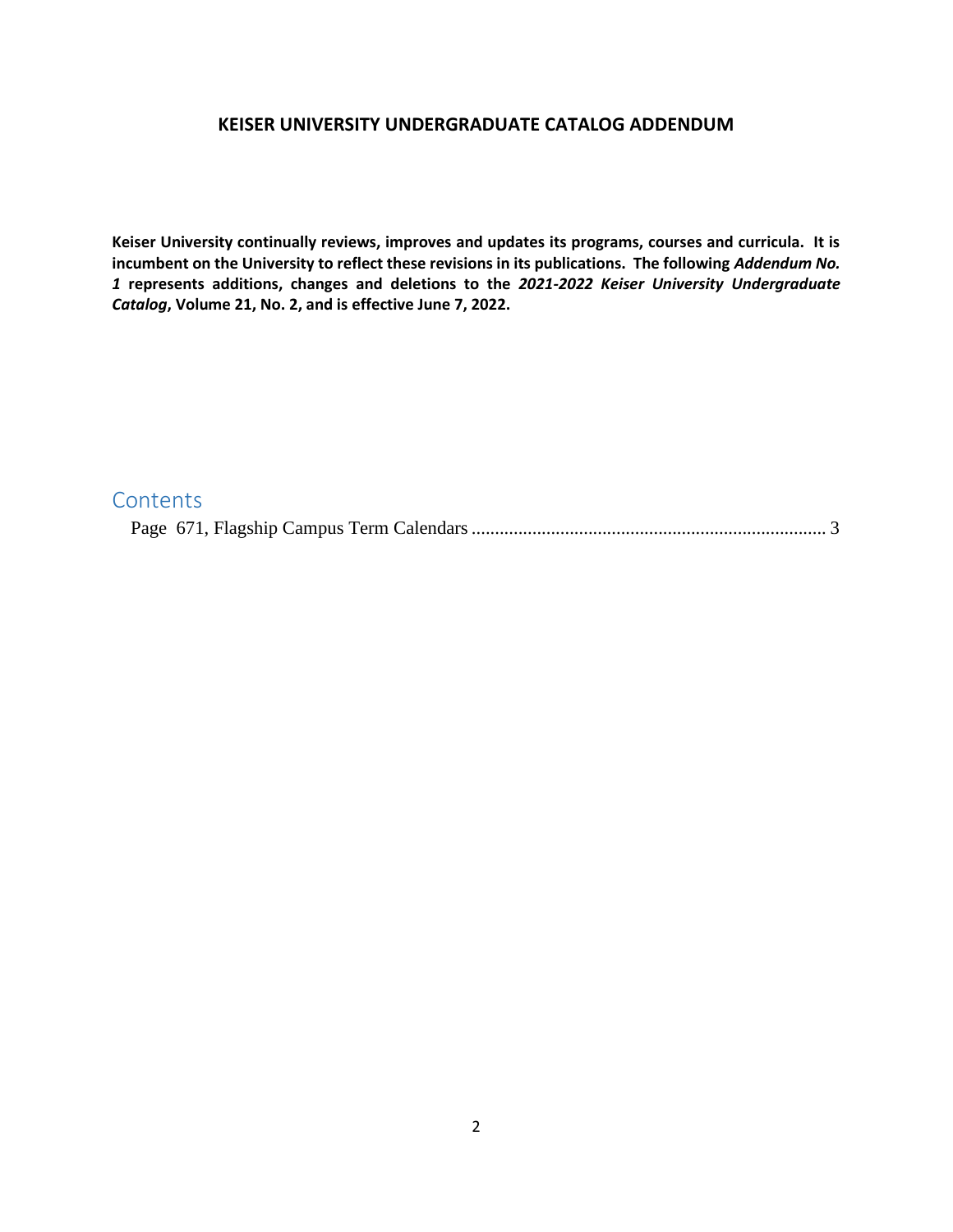### <span id="page-2-0"></span>Page 671, Flagship Campus Term Calendars

Replace the Flagship Campus Term Calendars with the corrected versions below:

#### **Academic Calendar**

### **Term Calendar 2021**

*Notes: Each term begins on a Monday at 12:01 a.m. and ends on a Sunday at 11:59 p.m. Students are expected to be present for all dates indicated below; travel arrangements to/from campus should be made with these dates in mind.*

*The Flagship Residential Campus Calendar differs from the calendars for other KU Campuses. Graduate programs follow the calendar published by the Graduate School.*

| <b>Spring Semester</b> |                                                |  |
|------------------------|------------------------------------------------|--|
| 01/01/2021             | New Year's Day                                 |  |
| 01/08/2021             | <b>Residence Halls Open</b>                    |  |
| 01/09/2021             | <b>New Student Orientation</b>                 |  |
| 01/11/21-05/02/21      | Spring/Winter Semester (16 Weeks)              |  |
| 01/11/21-02/09/21      | 4 Week Term A Classes Begin                    |  |
| 01/11/21-03/07/21      | 8 Week Term A Classes Begin                    |  |
| 01/18/2021             | Martin Luther King Jr. Day (no classes)        |  |
| 01/19/2021             | Return                                         |  |
| 02/08/21-03/07/21      | 4 Week Term B Classes Begin                    |  |
| 02/15/2021             | <b>President's Day (no classes)</b>            |  |
| 02/16/2021             | Return                                         |  |
| 03/05/2021             | New Student Orientation (online)               |  |
| 03/08/21-03/14/21      | <b>Undergraduate Spring Break (no classes)</b> |  |
| 03/08/21-04/04/21      | 4 Week Term C Classes Begin                    |  |
| 03/08/21-05/02/21      | 8 Week Term C Classes Begin                    |  |
| 04/05/21-05/02/21      | 4 Week Term D Classes Begin                    |  |
| 04/02/21-04/05/21      | <b>Easter Break (no classes)</b>               |  |
| 04/06/2021             | Return                                         |  |
| 04/23/21-04/29/21      | Final Exams for 16 Week Classes                |  |
| 04/30/2021             | Commencement                                   |  |
| 05/03/21-05/09/21      | Spring Break for other KU Campuses             |  |
| <b>Summer Semester</b> |                                                |  |
| 05/08/2021             | New Student Orientation                        |  |
| 05/10/21-08/29/21      | Summer Semester (16 Weeks)                     |  |
| 05/10/21-06/06/21      | 4 Week Online Term A Classes Begin             |  |
| 05/10/21-07/04/21      | 8 Week Term A Classes Begin                    |  |
| 05/24/21-07/04/21      | 6 Week Ground Term A Classes Begin             |  |
| 05/31/2021             | <b>Memorial Day (no classes)</b>               |  |
| 06/01/2021             | Return                                         |  |
|                        |                                                |  |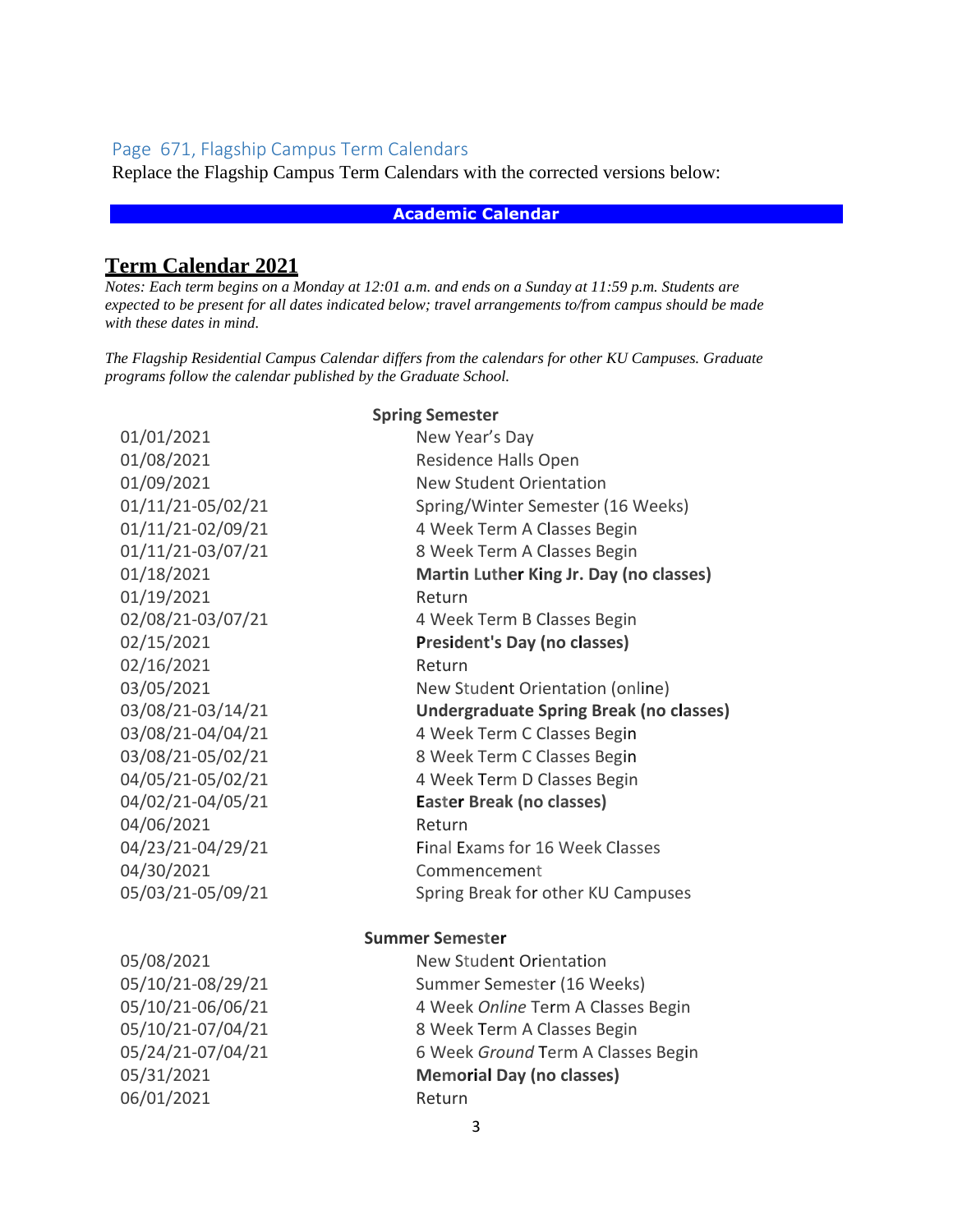07/06/2021 Return 09/06/2021 Labor Day (no classes) 09/07/2021 Return 11/12/2021 Return 11/29/2021 Return 12/20/21- 01-09-22 **Holiday (no classes)**

06/07/21-07/04/21 4 Week Term B Classes Begin 07/02/2021 New Student Orientation (online) 07/05/2021 **Independence Day (observed - no classes)** 07/05/21-08/01/21 4 Week *Online* & *Ground* Term C Classes Begin 07/05/21-08/29/21 8 Week Term C Classes Begin 07/05/21-08/15/21 6 Week Term A Classes Begin 08/02/21-08/29/21 4 Week Term D Classes Begin **Fall Semester** 08/23-8/24/21 Early Move-In for Residence Halls

08/25/2021 Residence Halls Open for Move-In 08/25-8/27/21 New Student Orientation (ground) 08/27/2021 New Student Orientation (online) 08/30/21-12/19/21 Fall Semester (16 Weeks) 08/30/21-09/26/21 4 Week Term A Classes Begin 08/30/21-10/24/21 8 Week Term A Classes Begin 09/27/21-10/24/21 4 Week Term B Classes Begin 10/22/2021 New Student Orientation (online) 10/25-10/31/21 **Undergraduate Fall Break (no classes)** 10/25/21-11/21/21 4 Week Term C Classes Begin 10/25/21-12/19/21 8 Week Term A Classes Begin 11/11/2021 **Veterans Day (no classes)** 11/22/21-12/19/21 4 Week D Term Classes Begin 11/25/21-11/28/21 **Thanksgiving Break (no classes)** 12/13/21-12/17/21 Final Exams for 16 Week Classes

#### **Term Calendar 2022**

**\* Online and graduate courses, as well as clinical experiences, still meet as regularly scheduled during breaks**

01/01/2022 New Year's Day

#### **Spring Semester**

01/07/2022 Residence Halls Open 01/07/2022 New Student Orientation 01/10/22-05/01/22 Spring/Winter Semester (16 Weeks) 01/10/22-02/06/22 4 Week Term A Classes Begin 01/11/22-03/06/22 8 Week Term A Classes Begin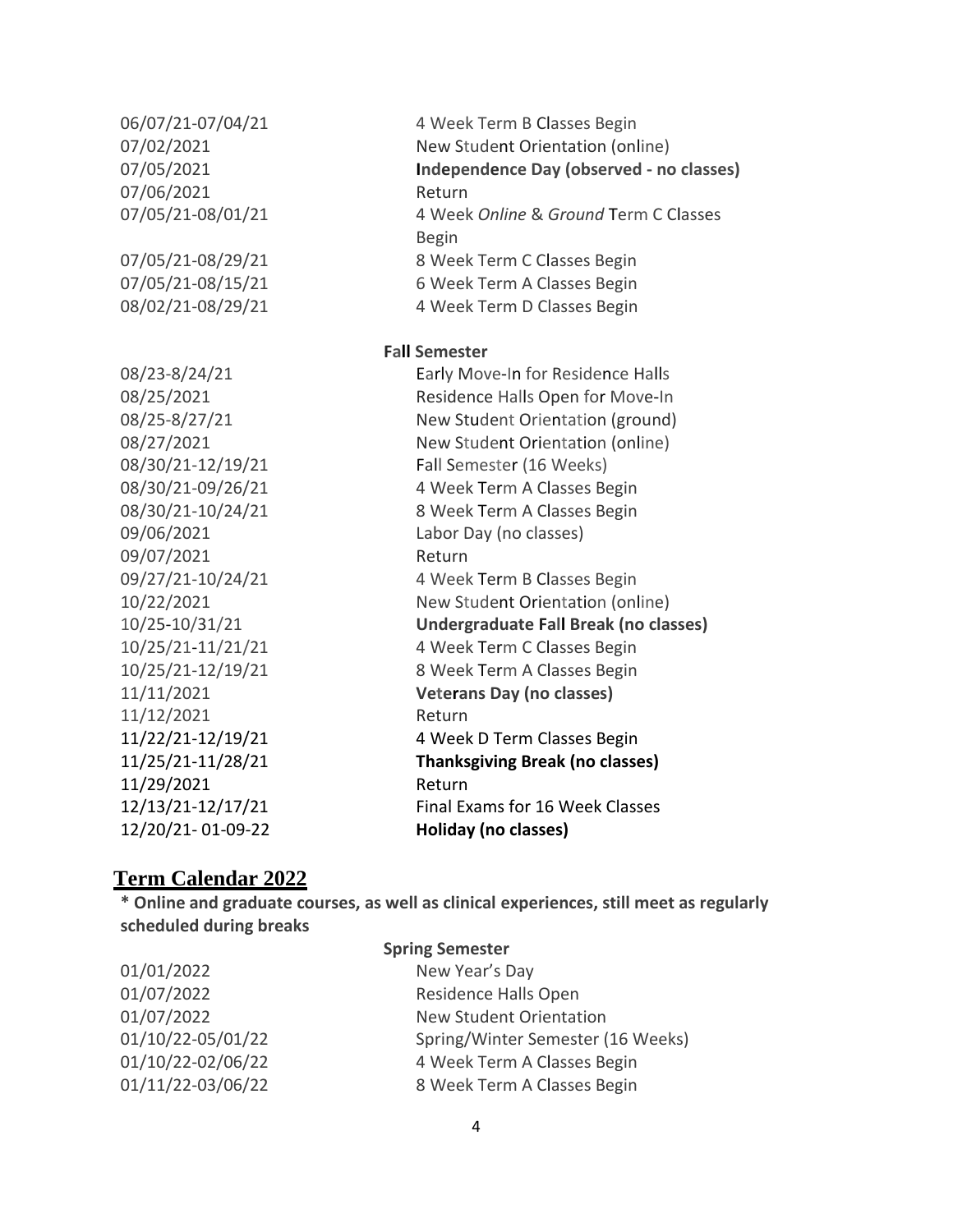01/18/2022 Return 02/22/2022 Return 04/19/2022 Return 04/29/2022 Commencement 05/31/2022 Return 07/05/2022 Return

01/17/2022 **Martin Luther King Jr. Day (no classes)** 02/07/22-03/06/22 4 Week Term B Classes Begin 02/21/2022 **President's Day (no classes)** 03/4/2022 New Student Orientation (online) 03/07/22-03/14/22 **Undergraduate Spring Break (no classes)\***

03/07/22-04/03/22 4 Week Term C Classes Begin 03/07/22-05/01/22 8 Week Term C Classes Begin 04/04/22-05/01/22 4 Week Term D Classes Begin 04/15/22-04/18/22 **Easter Break (no classes)** 04/21/22-4/27/22 Final Exams for 16 Week Classes 05/02/22-05/08/22 Spring Break for other KU Campuses

#### **Summer Semester**

05/06/2022 New Student Orientation 05/09/22-08/28/22 Summer Semester (16 Weeks) 05/09/22-06/05/22 4 Week *Online* Term A Classes Begin 05/09/22-07/03/22 8 Week Term A Classes Begin 05/23/22-07/03/22 6 Week *Ground* Term A Classes Begin 05/30/2022 **Memorial Day (no classes)** 06/06/22-07/03/22 4 Week Term B Classes Begin 07/01/2022 New Student Orientation (online) 07/04/2022 **Independence Day (no classes)** 07/04/22-07/31/22 4 Week *Online* & *Ground* Term C Classes Begin 07/04/22-08/28/22 8 Week Term C Classes Begin 07/04/22-08/14/22 6 Week Term A Classes Begin 08/01/22-08/28/22 4 Week Term D Classes Begin

#### **Fall Semester**

08/23/2022 Freshmen Move-in for Residence Halls 08/24-8/26/22 New Student Orientation (ground) 08/26/2022 New Student Orientation (online) 88/26/2022 Returning Students Move-in for Residence Halls 08/29/22-12/18/22 Fall Semester (16 Weeks) 08/29/22-09/25/22 4 Week Term A Classes Begin 08/29/22-10/23/22 8 Week Term A Classes Begin 09/05/2022 Labor Day (no classes)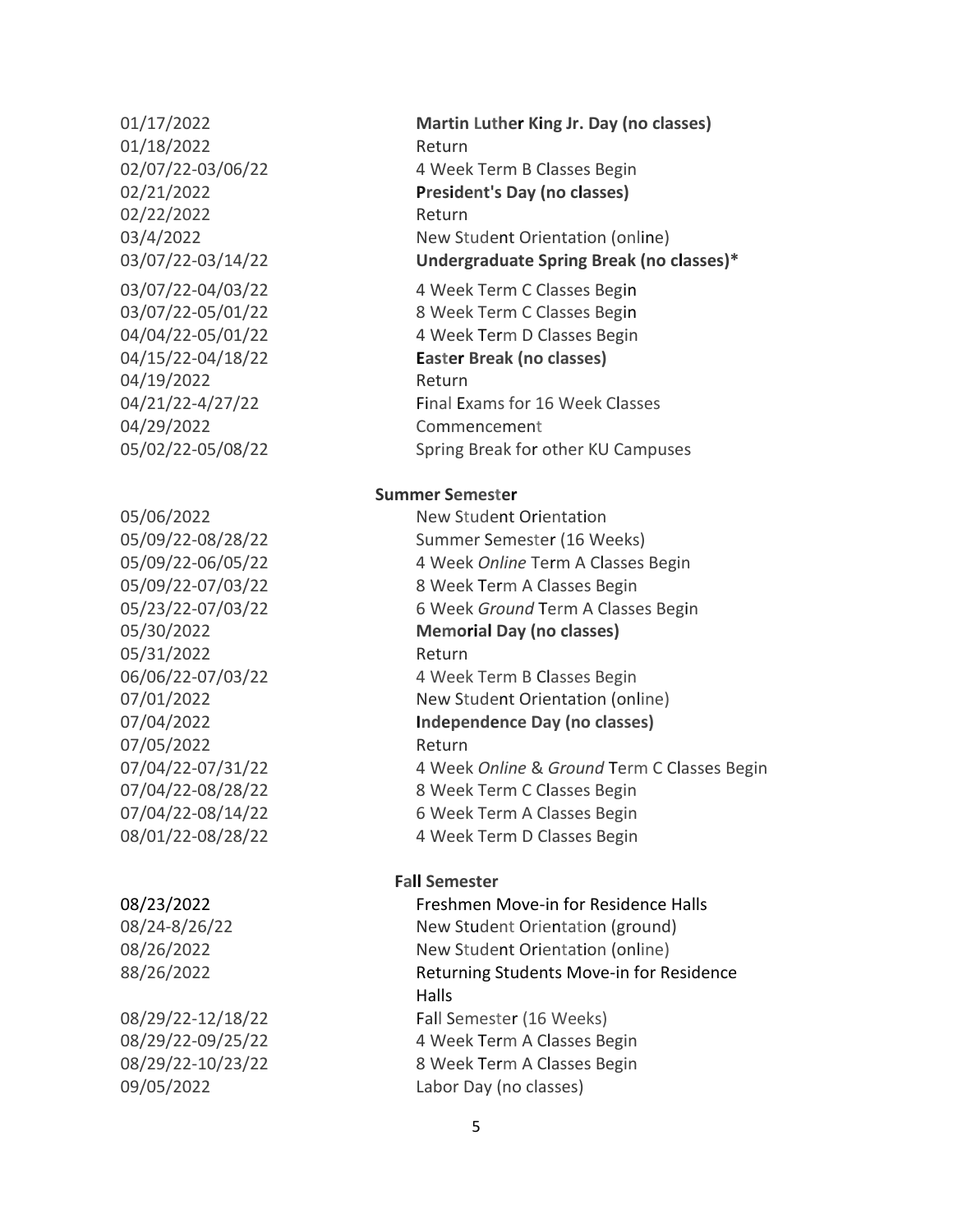| 09/06/2022<br>09/26/22-10/23/22<br>10/21/2022 | Return<br>4 Week Term B Classes Begin<br>New Student Orientation (online) |
|-----------------------------------------------|---------------------------------------------------------------------------|
| 10/24/22-11/20/22                             | 4 Week Term C Classes Begin                                               |
| 10/24/22-12/18/22                             | 8 Week Term A Classes Begin                                               |
| 11/11/2022                                    | <b>Veterans Day (no classes)</b>                                          |
| 11/14/2022                                    | Return                                                                    |
| 11/21/22-12/18/22                             | 4 Week D Term Classes Begin                                               |
| 11/21/22-11/28/22                             | Undergraduate Fall Break (no undergraduate                                |
|                                               | classes)*                                                                 |
| 11/24/22-11/28/22                             | <b>Thanksgiving Break (no graduate-level</b>                              |
|                                               | classes)                                                                  |
| 11/29/2022                                    | Return                                                                    |
| 12/12/22-12/16/22                             | Final Exams for 16 Week Classes                                           |
| 12/19/22-01/08/23                             | Holiday (no classes)                                                      |
|                                               |                                                                           |

#### **Term Calendar 2023**

**\* Online and graduate courses, as well as clinical experiences, still meet as regularly scheduled during breaks**

01/01/2023 New Year's Day 01/17/2023 Return 02/21/2023 Return 04/11/2023 Return 04/28/2023 Commencement

**Spring Semester** 01/06/2023 Residence Halls Open 01/06/2023 New Student Orientation 01/09/23-04/30/23 Spring/Winter Semester (16 Weeks) 01/09/23-02/05/23 4 Week Term A Classes Begin 01/09/23-03/05/23 8 Week Term A Classes Begin 01/16/2023 **Martin Luther King Jr. Day (no classes)** 02/06/23-03/05/23 4 Week Term B Classes Begin 02/20/2023 **President's Day (no classes)** 03/03/2023 New Student Orientation (online) 03/06/23-03/12/23 **Undergraduate Spring Break (no classes)\*** 03/06/23-04/02/23 4 Week Term C Classes Begin 03/06/23-04/30/23 8 Week Term C Classes Begin 04/03/23-04/30/23 4 Week Term D Classes Begin 04/07/23-04/10/23 **Easter Break (no classes)** 04/20/23-04/26/23 Final Exams for 16 Week Classes 05/01/23-05/7/23 Spring Break for other KU Campuses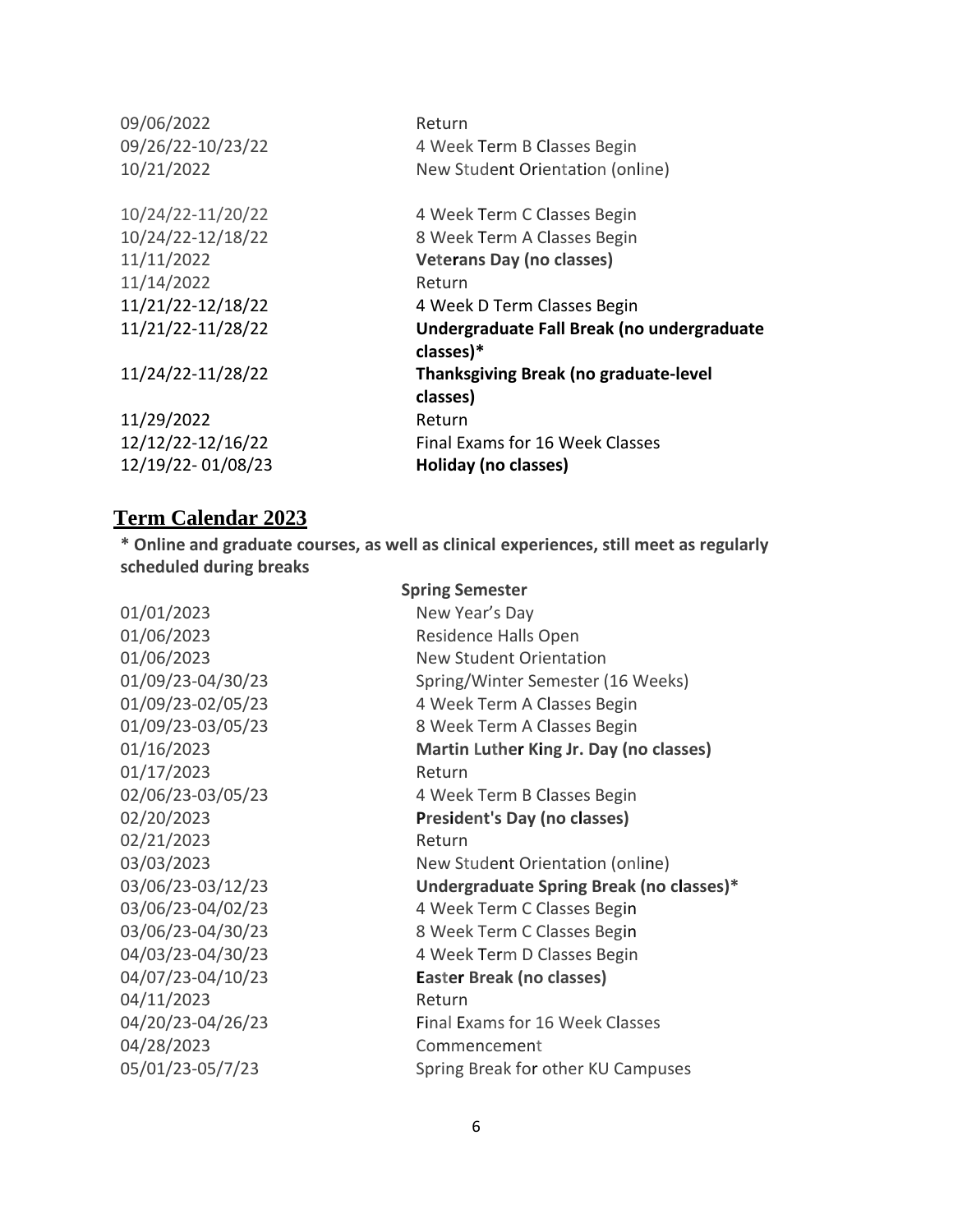05/30/2023 Return 07/05/2023 Return

09/05/2023 Return

11/13/2023 Return

11/28/2023 Return 12/18/23- 01/07/24 **Holiday (no classes)**

### **Term Calendar 2024**

#### **Summer Semester**

05/05/2023 New Student Orientation 05/08/23-08/27/23 Summer Semester (16 Weeks) 05/08/23-06/04/23 4 Week *Online* Term A Classes Begin 05/08/23-07/02/23 8 Week Term A Classes Begin 05/22/23-07/02/23 6 Week *Ground* Term A Classes Begin 05/29/2023 **Memorial Day (no classes)** 06/05/23-07/02/23 4 Week Term B Classes Begin 06/30/2023 New Student Orientation (online) 07/04/2023 **Independence Day (no classes)** 07/03/23-07/30/23 4 Week *Online* & *Ground* Term C Classes Begin 07/03/23-08/27/23 8 Week Term C Classes Begin 07/03/23-08/13/23 6 Week Term A Classes Begin 07/31/23-08/27/23 4 Week Term D Classes Begin

#### **Fall Semester**

08/22/2022 Freshmen Move-in for Residence Halls 08/23-08/25/22 New Student Orientation (ground) 08/25/2022 New Student Orientation (online) 08/25/2022 Returning Students Move-in for Residence Halls 08/28/23-12/17/23 Fall Semester (16 Weeks) 08/28/23-09/24/23 4 Week Term A Classes Begin 08/28/23-10/22/23 8 Week Term A Classes Begin 09/04/2023 Labor Day (no classes) 09/25/23-10/22/23 4 Week Term B Classes Begin 10/20/2023 New Student Orientation (online)

10/23/23-11/19/23 4 Week Term C Classes Begin 10/23/23-12/17/23 8 Week Term A Classes Begin 11/11/2023 **Veterans Day (observed)** 11/20/23-12/17/23 4 Week D Term Classes Begin 11/20/23-11/27/23 **Undergraduate Fall Break (no undergraduate classes)\*** 11/23/23-11/27/23 **Thanksgiving Break (no graduate-level classes)** 12/11/23-12/15/23 Final Exams for 16 Week Classes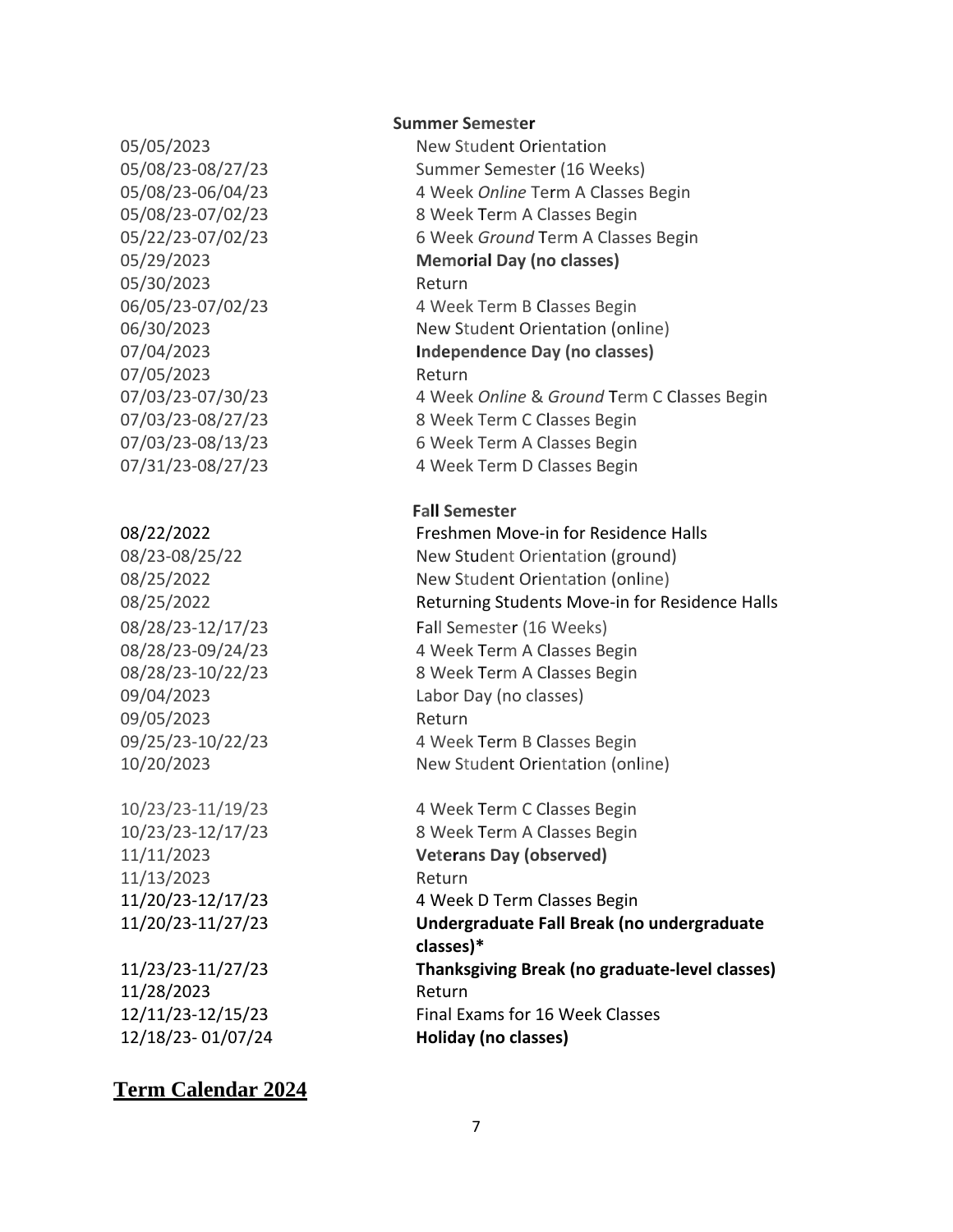**\* Online and graduate courses, as well as clinical experiences, still meet as regularly scheduled during breaks**

01/01/2024 New Year's Day 01/16/2024 Return 02/20/2024 Return 03/04/24-03/31/24 4 Week Term C Classes Begin 04/02/2024 Return 04/26/2024 Commencement 05/28/2024 Return 07/05/2024 Return

**Spring Semester** 01/05/2024 Residence Halls Open 01/05/2024 New Student Orientation 01/08/24-04/28/24 Spring/Winter Semester (16 Weeks) 01/08/24-02/04/24 4 Week Term A Classes Begin 01/08/24-03/04/24 8 Week Term A Classes Begin 01/15/2024 **Martin Luther King Jr. Day (no classes)** 02/05/24-03/03/24 4 Week Term B Classes Begin 02/19/2024 **President's Day (no classes)** 03/01/2024 New Student Orientation (online) 03/04-24-03/10/24 **Undergraduate Spring Break (no classes)\***

03/04/24-04/28/24 8 Week Term C Classes Begin 04/01/24-04/28/24 4 Week Term D Classes Begin 03/29/24-04/01/24 **Easter Break (no classes)** 04/18/24-04/24/24 Final Exams for 16 Week Classes 04/29/24-05/05/24 Spring Break for other KU Campuses

#### **Summer Semester**

05/03/2024 New Student Orientation 05/06/24-08/25/24 Summer Semester (16 Weeks) 05/06/24-06/02/24 4 Week *Online* Term A Classes Begin 05/06/24-06/30/24 8 Week Term A Classes Begin 05/20/24-06/30/24 6 Week *Ground* Term A Classes Begin 05/27/2024 **Memorial Day (no classes)** 06/03/24-06/30/24 4 Week Term B Classes Begin 06/28/2024 New Student Orientation (online) 07/04/2024 **Independence Day (no classes)** 07/01/24-07/28/24 4 Week *Online* & *Ground* Term C Classes Begin 07/01/24-08/25/24 8 Week Term C Classes Begin 07/01/24-08/11/24 6 Week Term A Classes Begin 07/29/24-08/25/24 4 Week Term D Classes Begin 08/26/24-09/02/24 Summer Break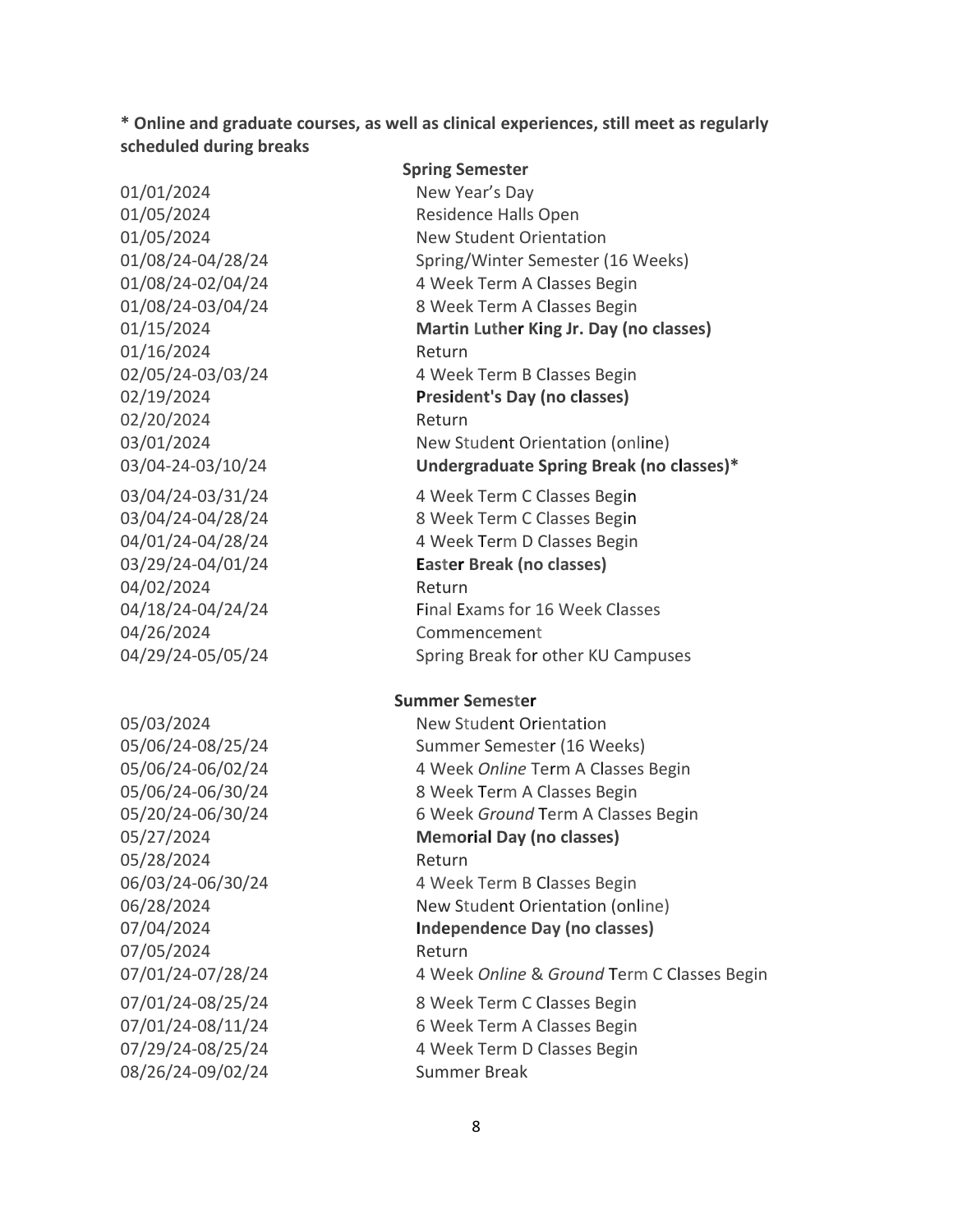|                   | <b>Fall Semester</b>                                    |
|-------------------|---------------------------------------------------------|
| 08/27/2024        | Freshmen Move-in for Residence Halls                    |
| 08/28-08/30/24    | New Student Orientation (ground)                        |
| 08/30/2024        | New Student Orientation (online)                        |
| 08/30/2024        | Returning Move-in for Residence Halls                   |
| 09/02/24-12/22/24 | Fall Semester (16 Weeks)                                |
| 09/02/24-09/29/24 | 4 Week Term A Classes Begin                             |
| 09/02/24-10/27/24 | 8 Week Term A Classes Begin                             |
| 09/02/2024        | Labor Day (no classes)                                  |
| 09/03/2024        | Return                                                  |
| 09/30/24-10/27/24 | 4 Week Term B Classes Begin                             |
| 10/25/2024        | New Student Orientation (online)                        |
| 10/28/24-11/24/24 | 4 Week Term C Classes Begin                             |
| 10/28/24-12/22/24 | 8 Week Term A Classes Begin                             |
| 11/11/2024        | <b>Veterans Day (no classes)</b>                        |
| 11/12/2024        | Return                                                  |
| 11/25/24-12/22/24 | 4 Week D Term Classes Begin                             |
| 11/25/24-12/02/24 | Undergraduate Fall Break (no undergraduate<br>classes)* |
| 11/28/24-12/02/24 | <b>Thanksgiving Break (no graduate-level classes)</b>   |
| 12/03/2024        | Return                                                  |
| 12/16/24-12/20/24 | Final Exams for 16 Week Classes                         |
| 12/23/24-01/12/25 | Holiday (no classes)                                    |
|                   |                                                         |

# **Term Calendar 2025**

**\* Online and graduate courses, as well as clinical experiences, still meet as regularly scheduled during breaks**

|                   | <b>Spring Semester</b>                   |
|-------------------|------------------------------------------|
| 01/01/2025        | New Year's Day                           |
| 01/10/2025        | Residence Halls Open                     |
| 01/10/2025        | <b>New Student Orientation</b>           |
| 01/13/25-05/04/25 | Spring/Winter Semester (16 Weeks)        |
| 01/13/25-02/09/25 | 4 Week Term A Classes Begin              |
| 01/13/25-03/09/25 | 8 Week Term A Classes Begin              |
| 01/20/2025        | Martin Luther King Jr. Day (no classes)  |
| 01/21/2025        | Return                                   |
| 02/17/25-03/16/25 | 4 Week Term B Classes Begin              |
| 02/17/2025        | President's Day (no classes)             |
| 02/18/2025        | Return                                   |
| 03/07/2025        | New Student Orientation (online)         |
| 03/10/25-03/16/25 | Undergraduate Spring Break (no classes)* |
| 03/10/25-04/06/25 | 4 Week Term C Classes Begin              |
|                   |                                          |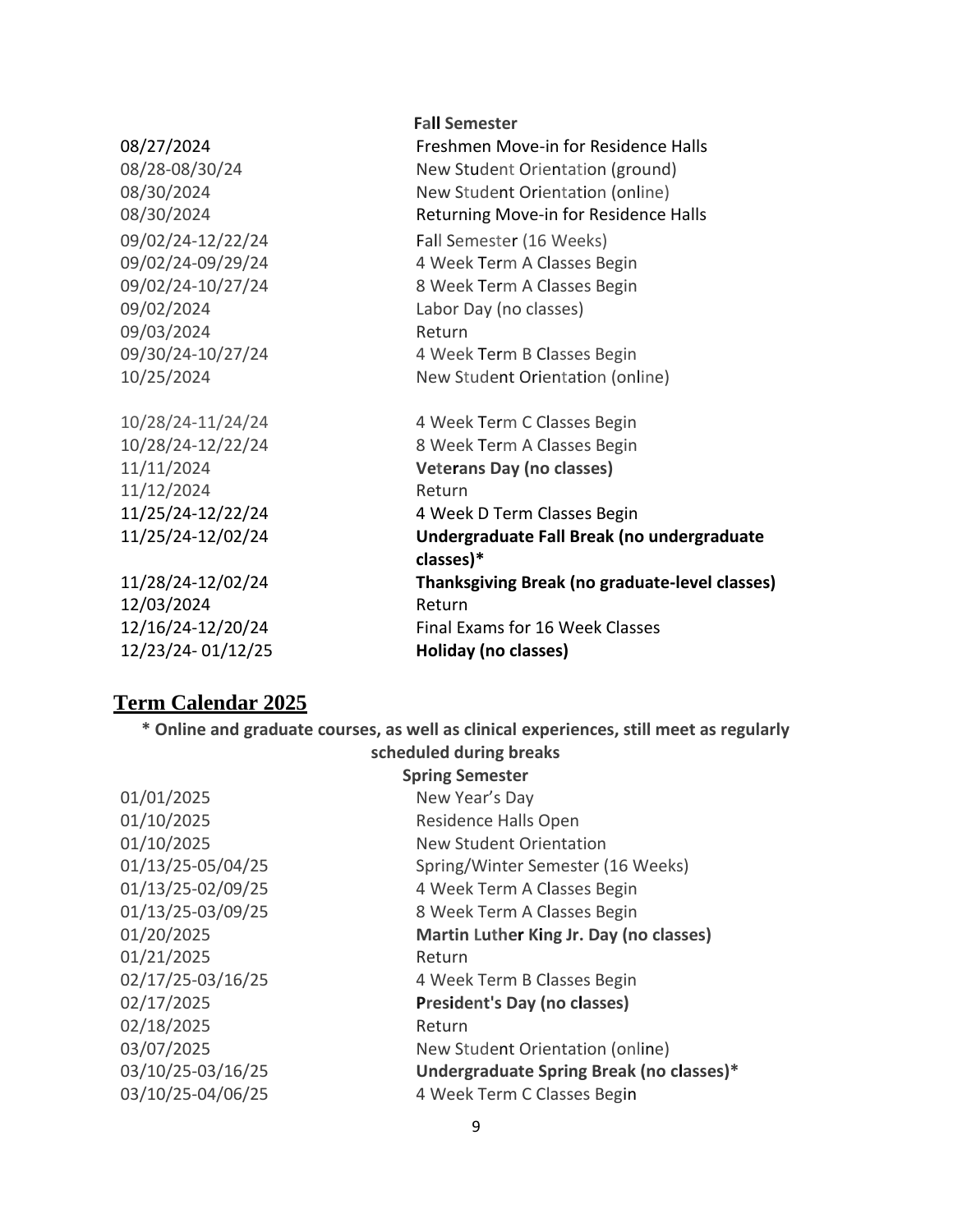04/22/2025 Return 05/02/2025 Commencement 05/27/2025 Return 07/07/2025 Return 9/02/2025 Return

11/12/2025 Return

03/10/25-05/04/25 8 Week Term C Classes Begin 04/07/25-05/04/25 4 Week Term D Classes Begin 04/18/25-04/21/25 **Easter Break (no classes)** 04/24/25-04/30/25 Final Exams for 16 Week Classes 04/28/25-05/04/25 Spring Break for other KU Campuses

#### **Summer Semester**

05/02/2025 New Student Orientation 05/05/25-08/24/25 Summer Semester (16 Weeks) 05/05/25-06/01/25 4 Week *Online* Term A Classes Begin 05/05/25-06/29/25 8 Week Term A Classes Begin 05/19/25-06/29/25 6 Week *Ground* Term A Classes Begin 05/26/2025 **Memorial Day (no classes)** 06/02/25-06/29/25 4 Week Term B Classes Begin 06/27/2025 New Student Orientation (online) 07/04/2025 **Independence Day (no classes)** 06/30/25-07/27/25 4 Week *Online* & *Ground* Term C Classes Begin 06/30/25-08/24/25 8 Week Term C Classes Begin 06/30/25-08/10/25 6 Week Term A Classes Begin 07/28/25-08/24/25 4 Week Term D Classes Begin

**Fall Semester**

08/20/2025 Freshmen Move-in for Residence Halls 08/23/2025 Upper Classmen Move-in for Residence Halls 08/22-08/23/25 New Student Orientation (ground) 08/22/2025 New Student Orientation (online) 08/25/25-12/14/25 Fall Semester (16 Weeks) 08/25/25-09/21/25 4 Week Term A Classes Begin 08/25/25-10/19/25 8 Week Term A Classes Begin 9/01/2025 Labor Day (no classes) 09/22/25-10/19/25 4 Week Term B Classes Begin 10/17/2025 New Student Orientation (online) **Undergraduate Fall Break (no classes)** 10/20/25-11/16/25 4 Week Term C Classes Begin 10/20/25-12/14/25 8 Week Term A Classes Begin 11/11/2025 **Veterans Day (no classes)** 11/17/25-12/14/25 4 Week D Term Classes Begin